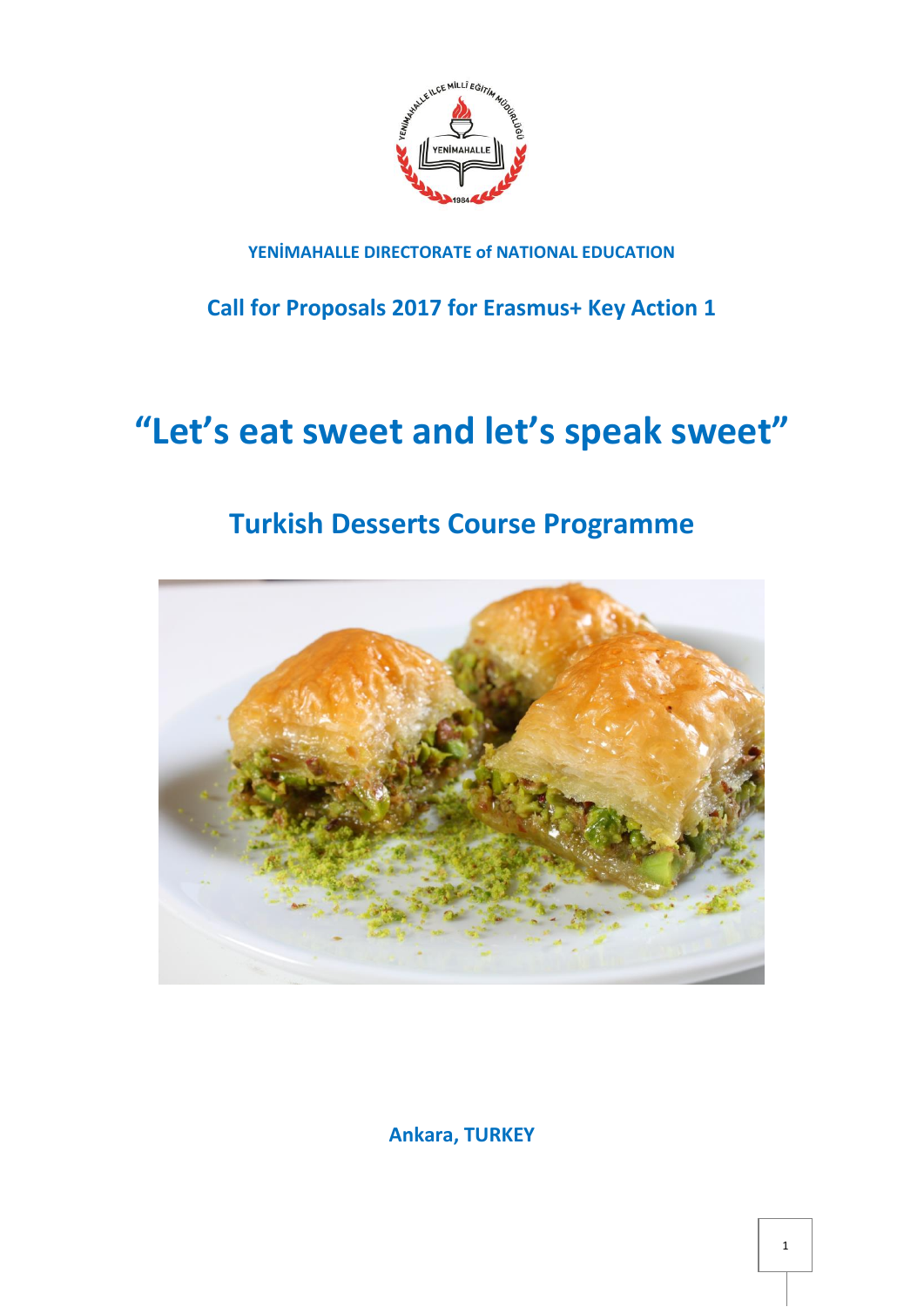#### **HOSTING ORGANIZATION**

Yenimahalle Directorate of National Education (YIMEM) is a governmental regional educational authority in charge of planning and coordination of all educational and training activities from preschool to the end of secondary school. Along with schools the institution provides services to community with Consulting&Research Centre, Public Education Centre, Vocational Guiding Department, Guiding Research and Development, Vocational Training Centre, Apprenticeship and Vocational Technical Education which support adult training with non-formal courses to create a better social cohesion and opportunities for employability for beneficiaries. The vision of the institution is to ensure authentic contribution of the development of Turkish National Education system by providing effective usage of knowledge, skills, values and technology required for knowledge era of today's world. YIMEM shall maintain constant liaison with the partners and cooperate with the rest of the consortium in all administrative, dissemination strategies. YIMEM will be active especially in the dissemination of project outcomes since it is an umbrella organization and can reach students and adults in the district.

#### **INTRODUCTION OF THE COURSE**

Desserts are the showcase of Turkish cuisine. Turkish cuisine is has a very wide range of desserts from puddings to sophisticated phyllo dough works even with meat, yes literally!

The variety of Turkish desserts comes from cultural exchanges and historical heritage from ancient civilizations.

In Turkey, dessert is often a social ritual, a course meant to be shared. At any time of day or night, friends can be found congregating to sip Turkish coffee or tea from dainty glasses, and should you care to accompany that beverage with a roll, pastry, or snack, there's much to choose from.

In this course you will learn how to make baklava, revani and sutlac( rice pudding).

#### **BAKLAVA**

Baklava is a traditional and authentic Turkish desrt it is especially being made on religious holidays to servet he guests.

The pastry comes in numerous shapes, sizes, and flavors; *cevizli baklava* (walnut baklava) and *fistikli baklava* (pistachio baklava) are what you see most often in the States: flaky layers of phyllo dough, stacked and brushed with butter and sugar syrup, and then cut into rectangles or diamonds.

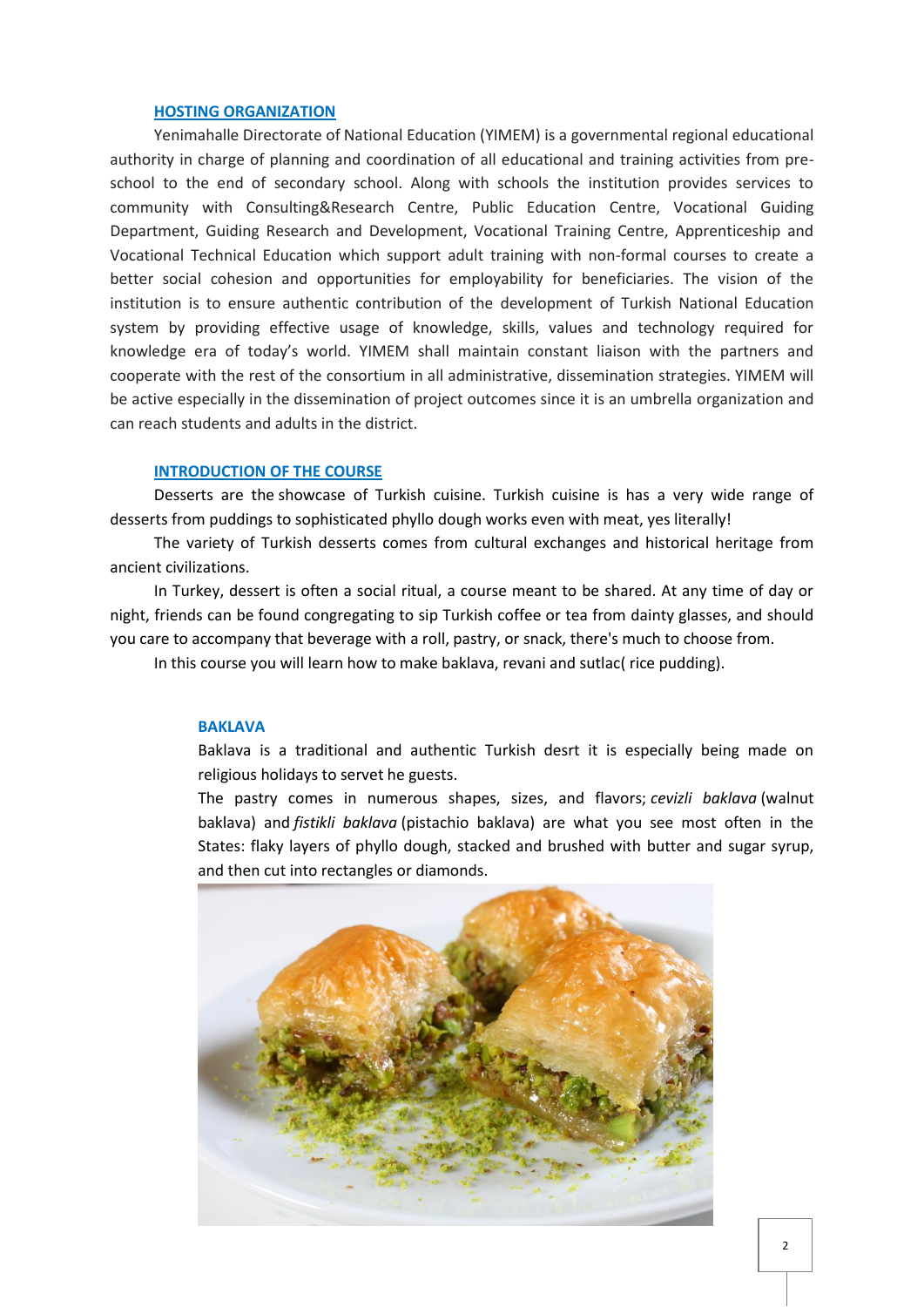#### **REVANI**

Originally known as *tishpishti*, it was renamed revani in honor of the eponymous 16thcentury Turkish poet. The dense sponge cake traditionally gets its granular texture from semolina flour.Turkishrevani uses only semolina flour and sometimes yogurt, and is served steeped in a sugar syrup. Semolina, which is ground from durum wheat and typically used to make pasta, can be found in other Turkish desserts as well, such as Turkish *helva*, which is made simply from semolina flour, butter, sugar, milk, and pine nuts.



#### **SUTLAC ( Rice Pudding)**

Turkey is famous for it's wide selection of milk-based desserts and puddings. Baked rice pudding is the cream of the crop. It holds a very special place in [Turkish cuisine.](http://turkishfood.about.com/od/DiscoverTurkishFood/) You'll find that it's made in every home and served in every Turkish restaurant.

The traditional bowl for serving 'fırınsütlaç' is a small clay dessert cup that's glazed on the inside. The pudding is first cooked on the stove, then the clay cups are baked in the oven until the tops are very brown.